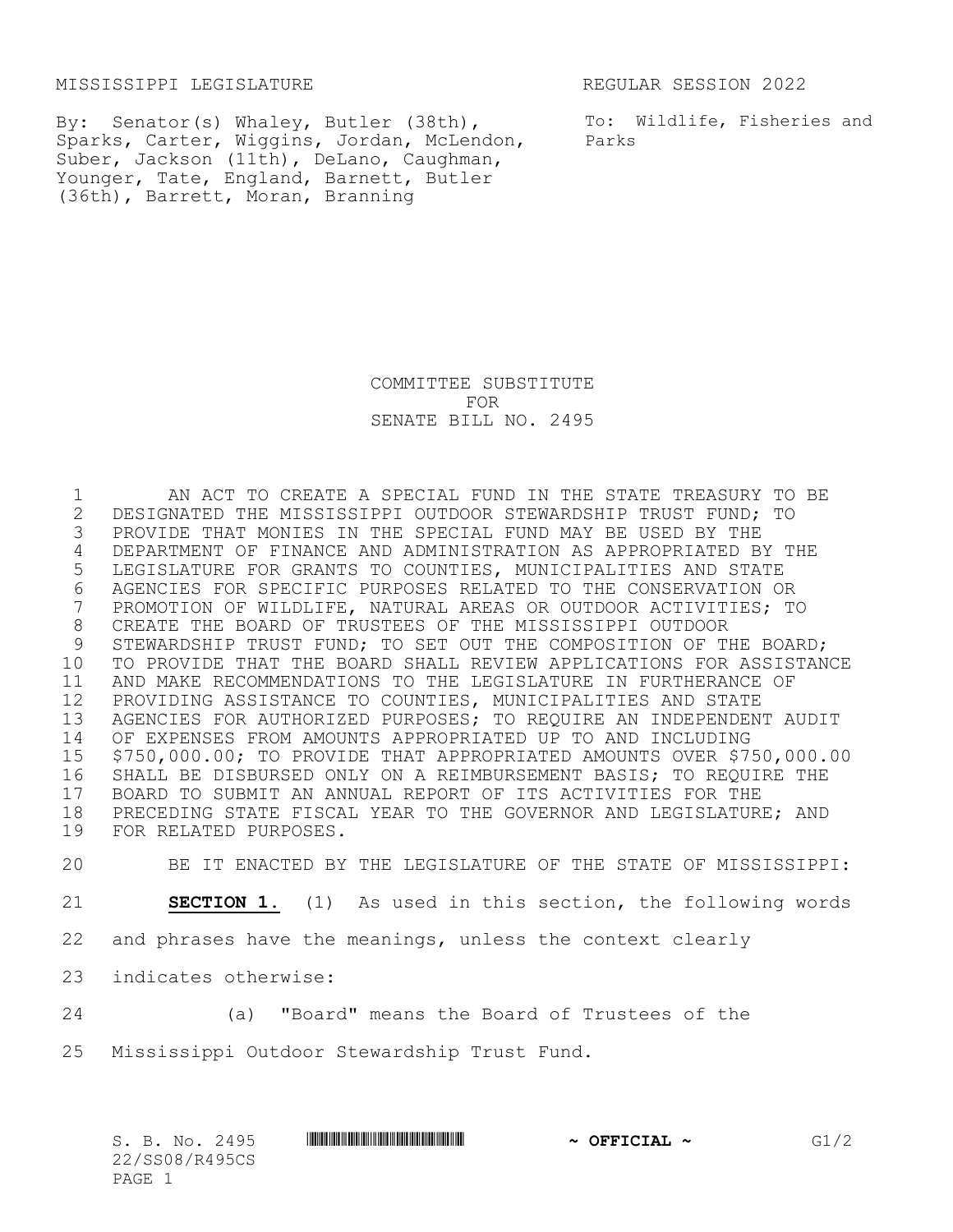(b) "Conservation land" means public land and water, or interests therein, that are in their undeveloped, natural states or that have been developed only to an extent consistent with, or are restored to be consistent with, at least one (1) of the following environmental values or conservation benefits:

 (i) Water quality protection for wetlands, rivers, streams or lakes;

33 (ii) Protection of wildlife habitat; (iii) Protection of cultural sites and archeological and historic resources;

 (iv) Protection of land around Mississippi's military installations to ensure that missions are compatible with surrounding communities and that encroachment on military installations does not impair future missions; or

 (v) Recruitment or retention of, or provision for, recreation in the form of archery, boating, hiking, camping, fishing, hunting, running, jogging, biking, walking or shooting facilities, or similar outdoor activities.

 (c) "Permanently protected conservation areas" means those resources owned by the state, or by a state, county or municipal unit of government or authority, and dedicated to recreation or conservation or as a natural resource.

 (d) "Project proposal" means any application seeking monies from the Mississippi Outdoor Stewardship Trust Fund.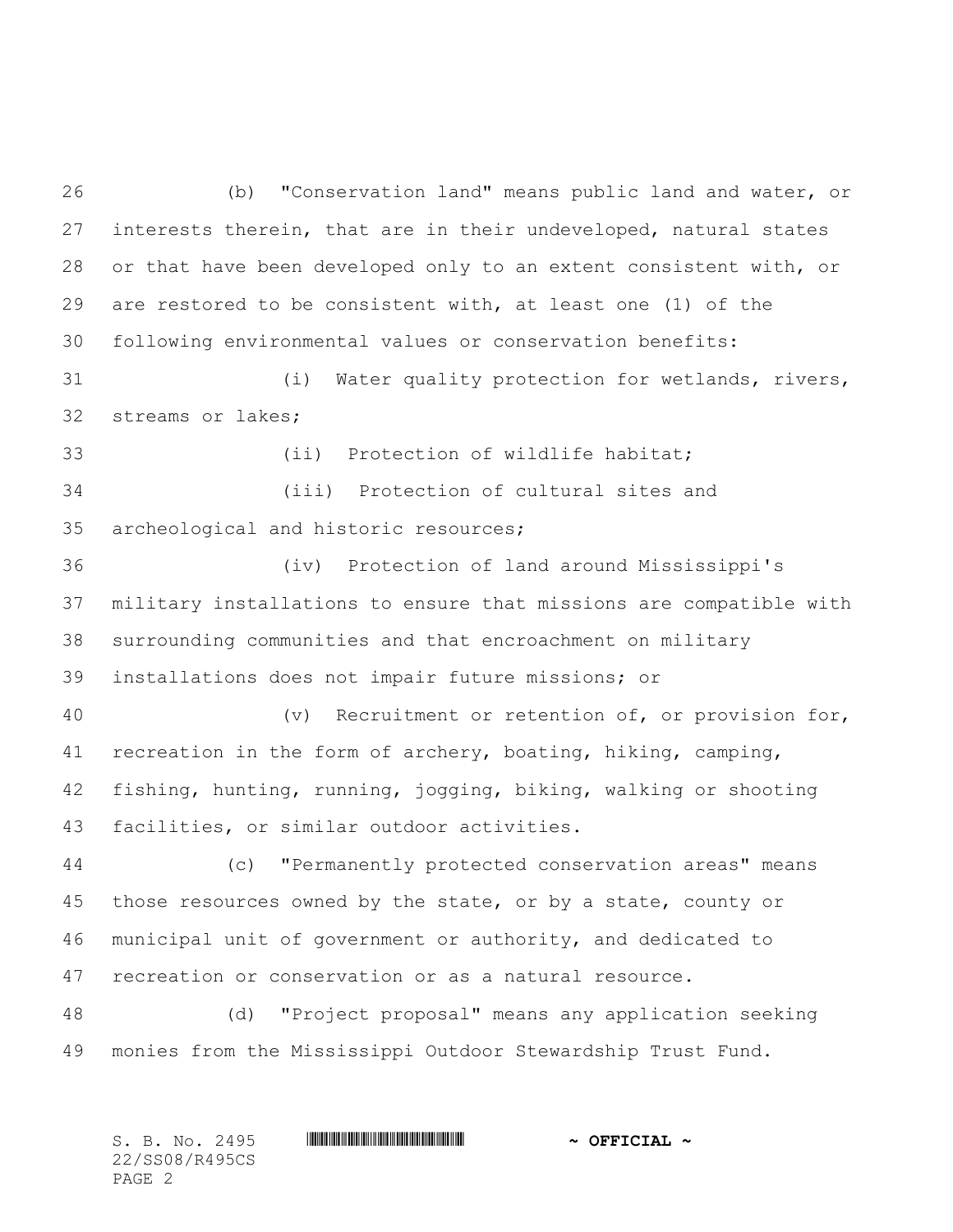(e) "State agency" means any agency, department, commission or institution of the State of Mississippi.

 (f) "Special fund" or "fund" means the Mississippi Outdoor Stewardship Trust Fund created in this section.

 (2) (a) There is created in the State Treasury a special fund to be designated as the "Mississippi Outdoor Stewardship Trust Fund." The special fund shall consist of funds appropriated by the Legislature. Monies shall be accounted for under the categories of obligated funds and unobligated funds. Unexpended amounts remaining in the fund at the end of a fiscal year shall not lapse into the State General Fund, and any investment earnings or interest earned on amounts in the fund shall be deposited to the credit of the fund. Monies in the fund may be used by the Department of Finance and Administration upon appropriation by the Legislature. The board may make recommendation to the Legislature in furtherance of providing assistance to counties, municipalities and state agencies, as provided in this section. The board may use not more than one percent (1%) of monies in the fund to defray the expenses of the board in carrying out its duties under this section.

 (b) Subject to the provisions of this subsection, monies in the fund may be used and expended as appropriated by the Legislature for grants to counties, municipalities and state agencies for:

(i) Improvement of state parks;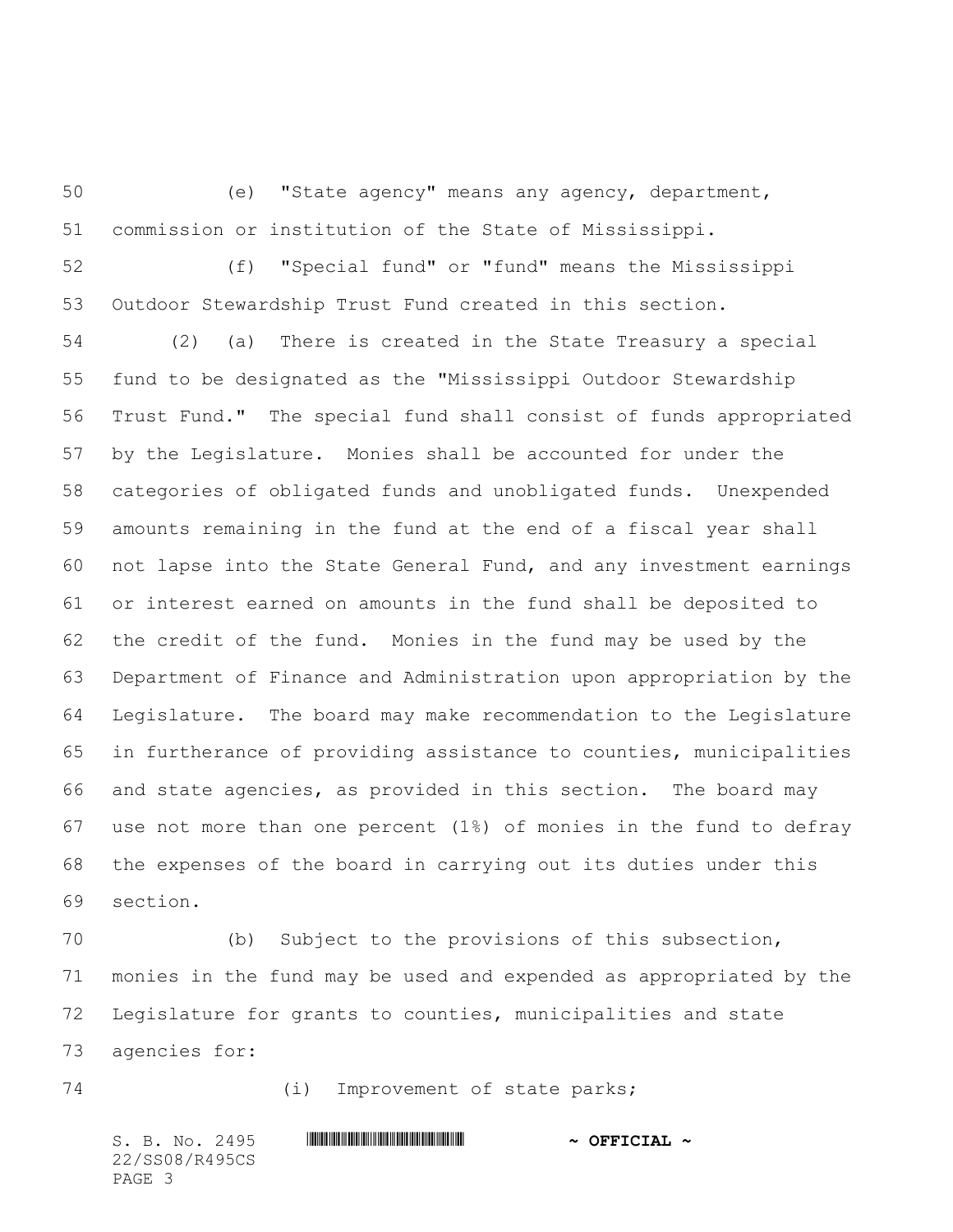(ii) Providing funds to counties and municipalities to acquire and improve parks and trails under the control and within the jurisdiction of such counties and municipalities;

 (iii) Restoration or enhancement projects to create or improve access to public waters and lands for public 81 outdoor recreation; and

82 (iv) Acquisition of critical areas for the provision or protection of clean water, wildlife, hunting or fishing, for military installation buffering, or for natural resource-based outdoor recreation. Real property may only be acquired under this subparagraph (iv) where such property: 87 1. Is, at the time of acquisition, being leased by the state as a wildlife management area; 2. Adjoins or is in close proximity to state or federal wildlife management areas or state parks, or would provide better public access to such areas; 3. Is identified in any wildlife action plan 93 developed by a state agency; 4. Constitutes riparian lands so as to protect any drinking water supply; or 96 5. Surrounds any military base or military installation.

22/SS08/R495CS PAGE 4

S. B. No. 2495 \*SS08/R495CS\* **~ OFFICIAL ~**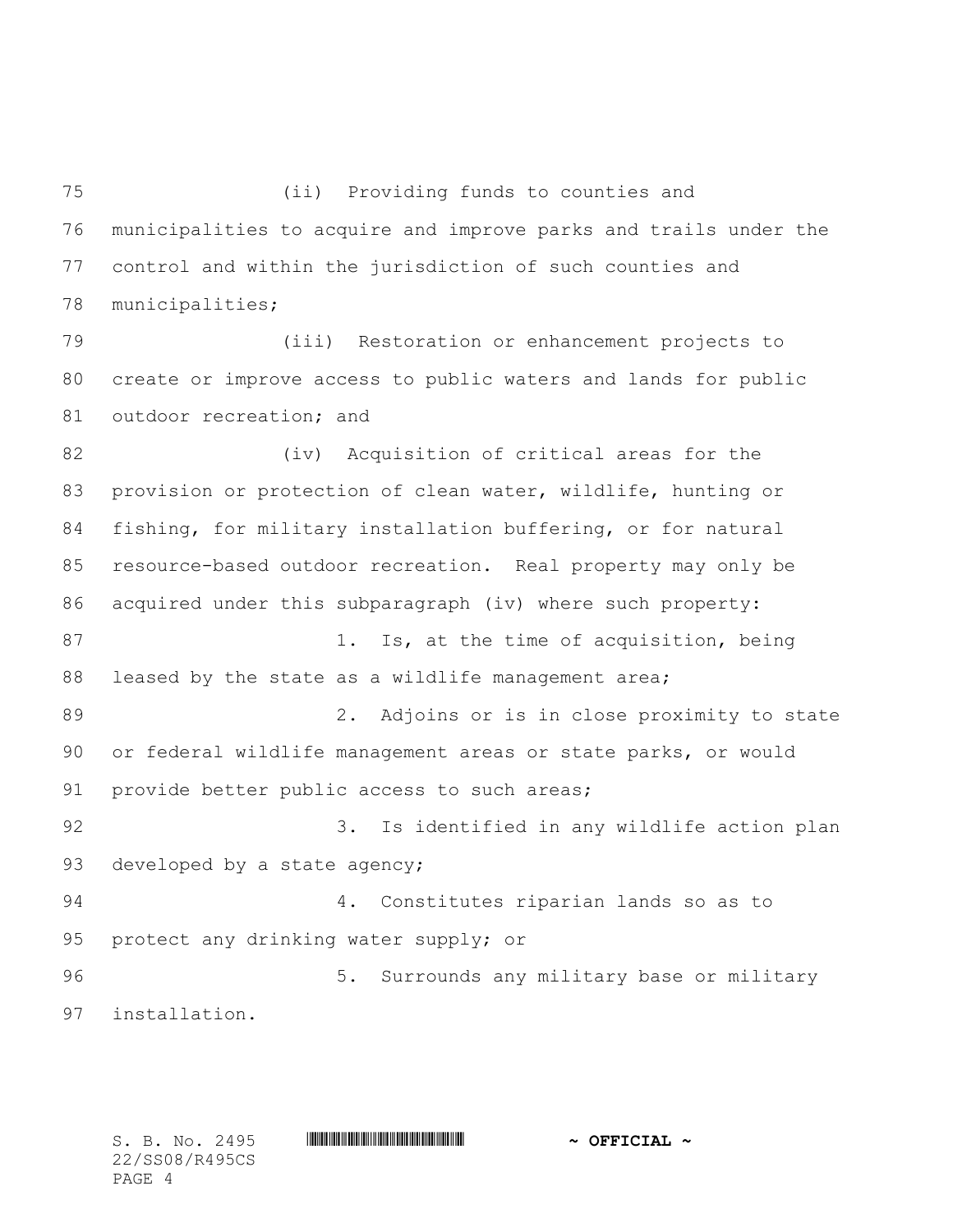Acquisition of land under this subparagraph (iv) may not be made through the exercise of any power of eminent domain or condemnation proceeding.

 (c) A county, municipality or state agency receiving funds under this section may use the funds for the purposes for which the funds were provided to the county, municipality or state agency.

 (d) Monies in the special fund may not be used, expended or transferred for any purpose not authorized in this section.

 (3) (a) There is established the Board of Trustees of the Mississippi Outdoor Stewardship Trust Fund, which shall consist of twelve (12) members as follows:

 (i) The Executive Director of the Mississippi Department of Tourism;

113 (ii) Three (3) members appointed by the Governor; (iii) Two (2) members appointed by the Lieutenant Governor;

 (iv) The Executive Director of the Mississippi Department of Marine Resources, as an ex officio nonvoting member; and

 (v) The Executive Director of the Mississippi Department of Wildlife, Fisheries and Parks, as an ex officio nonvoting member.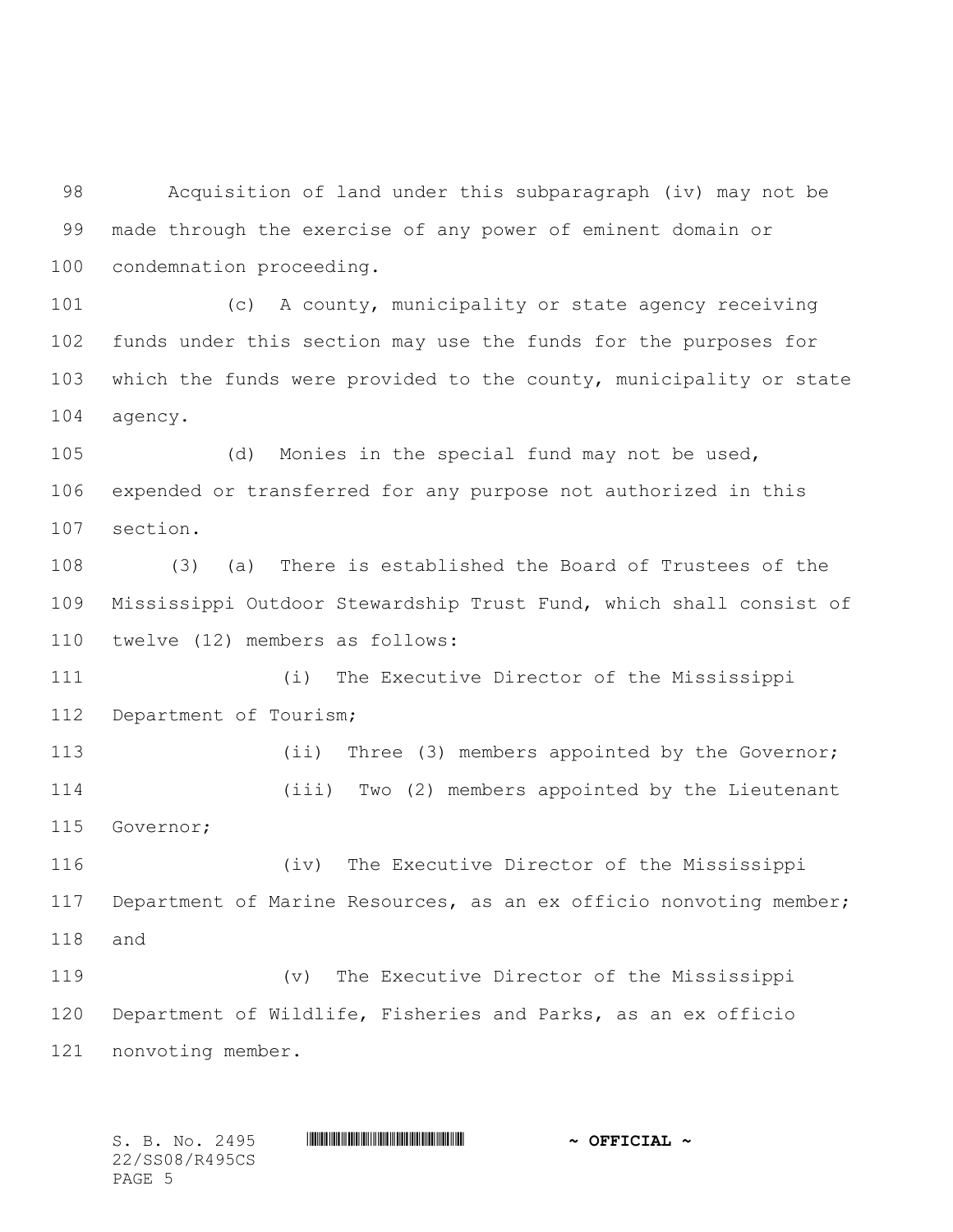The board shall not approve any funding to a county, municipality or state agency of which a voting member of the board is an executive, voting member of the governing body, or other employee.

 The members of the board appointed by the Governor and Lieutenant Governor shall be appointed from the following private sectors: forestry, conservation, agriculture, marine resources, hunting, fishing, other recreational activities, or public recreation opportunities. Such members shall be and shall remain Mississippi residents during their tenure on the board and shall possess a demonstrated knowledge of and commitment to land conservation and outdoor recreation.

 (b) (i) One (1) person initially appointed by the Governor and one (1) person initially appointed by the Lieutenant Governor shall serve for a term ending June 30, 2024; and (ii) two (2) persons initially appointed by the Governor and one (1) person initially appointed by the Lieutenant Governor shall serve for a term ending June 30, 2025. After the expiration of the initial terms, all appointments shall be for terms of four (4) years from the expiration of the previous term.

 (c) A majority of the voting members of the board shall constitute a quorum for the conduct of meetings, and all actions of the board shall require a majority vote of the voting members of the board.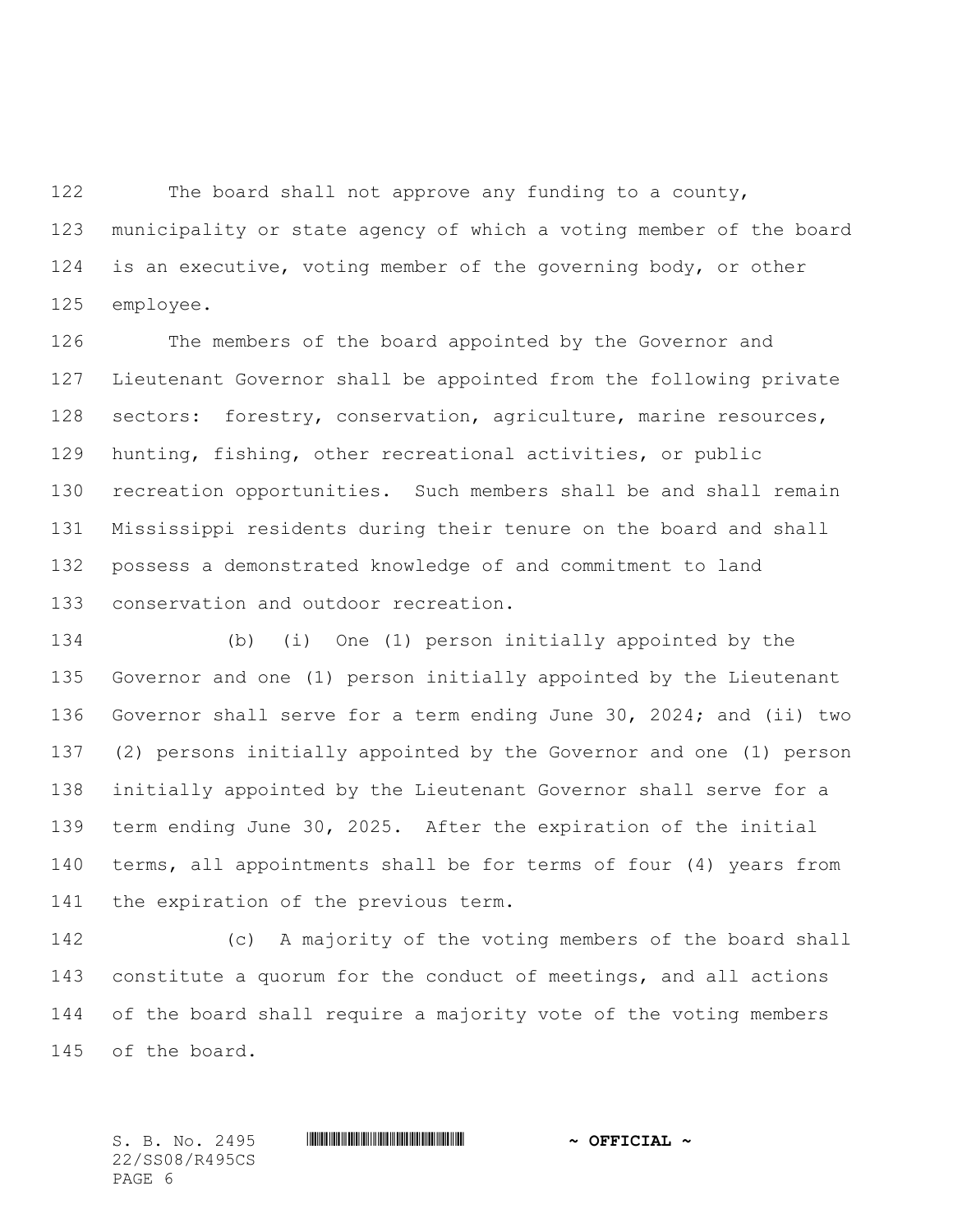(d) The board shall annually elect one (1) member to serve as chairman and one (1) member to serve as vice chairman. The vice chairman shall act as chairman in the absence of or upon the disability of the chairman, or if there is a vacancy in the office of chairman.

 (e) The members of the board appointed by the Governor and Lieutenant Governor shall receive a per diem as provided in Section 25-3-69, plus travel and necessary expenses incidental to attendance at each board meeting, including mileage, as provided in Section 25-3-41.

 (f) No member of the board shall use his official position to obtain, or attempt to obtain, pecuniary benefit for himself other than that compensation provided for by law, or to obtain, or attempt to obtain, pecuniary benefit for any relative or any business with which he is associated, as provided in Section 25-4-105.

 (4) (a) The board shall accept applications from counties, municipalities and state agencies for project proposals eligible for funding under this section. The board shall evaluate the proposals received in accordance with this section and pursuant to priorities established by the board.

 (b) (i) A county, municipality or state agency desiring assistance under this section must submit a complete application to the board. The application must include a 170 description of the purpose for which assistance is requested, the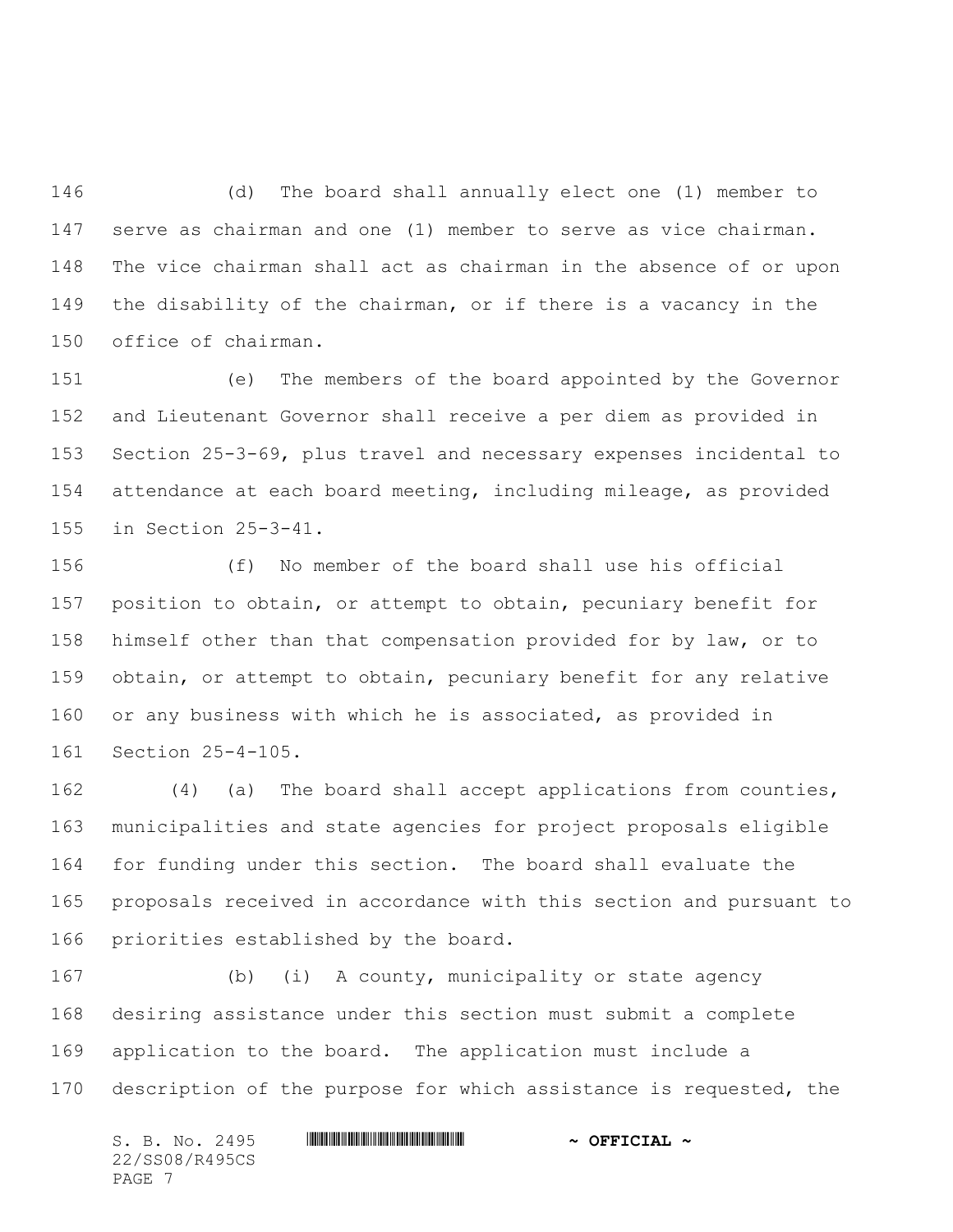type and amount of assistance requested and any other information required by the board.

 (ii) The board shall review an application for assistance and determine whether the applicant is eligible for assistance under this section and whether the applicant should receive such assistance. In reviewing applications, the board shall give increased priority to projects that:

178 1. Enhance use of public places; 2. Leverage or match other nonfederal and/or federal funds which are available for similar purposes;

 3. Support and promote hunting, fishing and recreation, including, but not limited to, archery, boating, hiking, camping, fishing, hunting, running, jogging, biking, walking or shooting facilities;

 4. Contribute to improving the quality and 186 quantity of surface water and ground water; or

187 5. Contribute to achieving the goals and objectives of state and local conservation or outdoor recreational plans.

 (c) If the board determines that an applicant should receive assistance, then the board shall prepare a recommendation for assistance. A recommendation for assistance shall provide the 193 purpose for which the assistance is to be provided, the type of assistance to be provided, the amount of assistance to be provided, and any other information determined necessary by the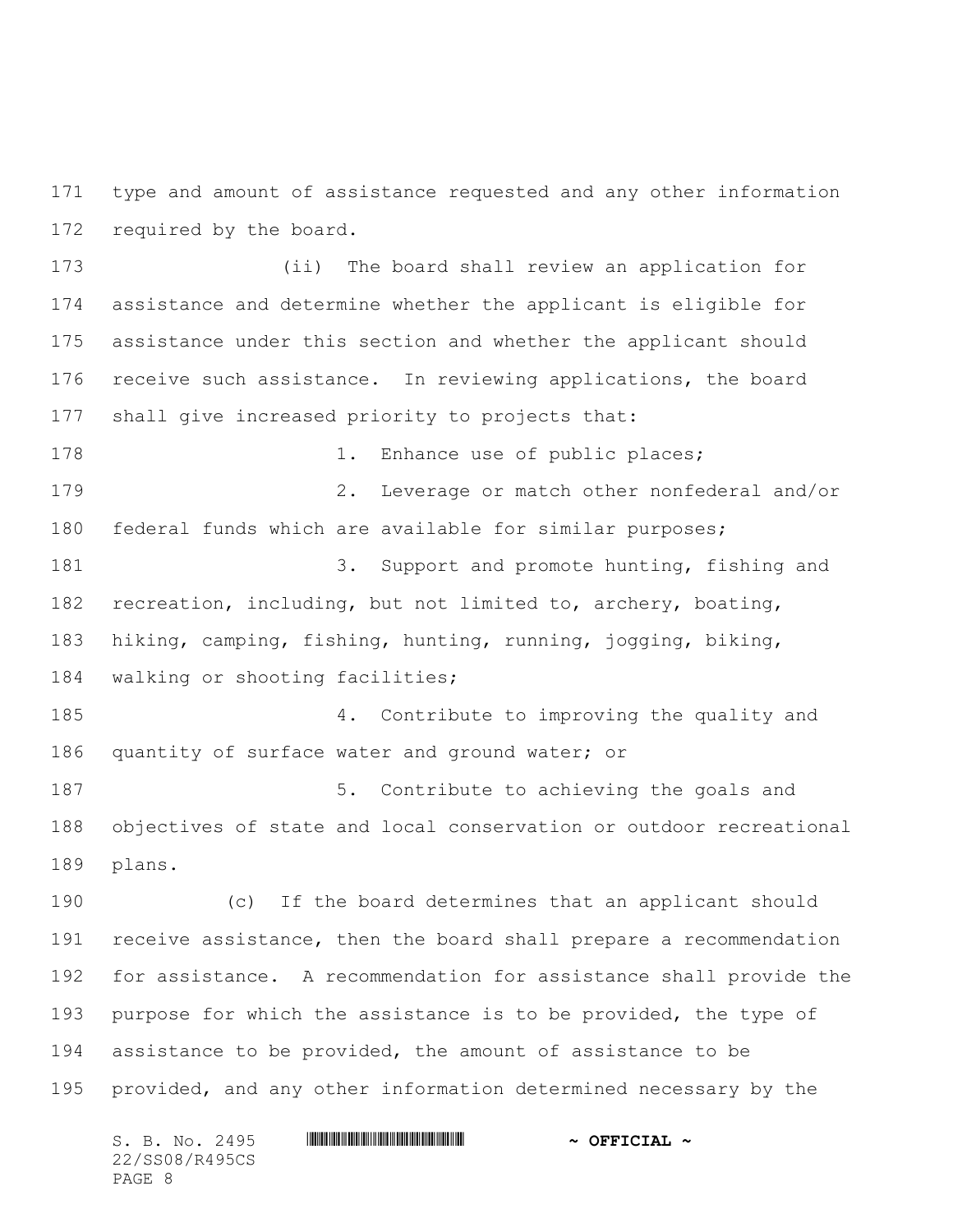board. The board shall provide its recommendation for assistance to the Legislature, which may appropriate funds from the fund for 198 the purpose of providing the assistance.

 (5) The Department of Finance and Administration shall provide the office space, staff and other support necessary for 201 the board to perform its duties.

 (6) (a) For any amount up to and including Seven Hundred Fifty Thousand Dollars (\$750,000.00) appropriated from the special fund, the recipient county, municipality or state agency shall contract for an independent audit of the expended money and submit the report to the board, which shall include the information in its annual report.

 (b) Any amount over Seven Hundred Fifty Thousand Dollars (\$750,000.00) appropriated from the special fund shall be disbursed only on a reimbursement basis.

 (7) Following the close of each state fiscal year, the board shall submit an annual report of its activities for the preceding state fiscal year to the Governor, Lieutenant Governor, Speaker of the House, Chairmen of the Senate Finance Committee and House Ways and Means Committee, Chairmen of the Senate and House Appropriations Committees, and Chairmen of the Senate and House Wildlife, Fisheries, and Parks Committees.

 (8) The board shall have all powers necessary to implement and administer this section and shall promulgate rules and